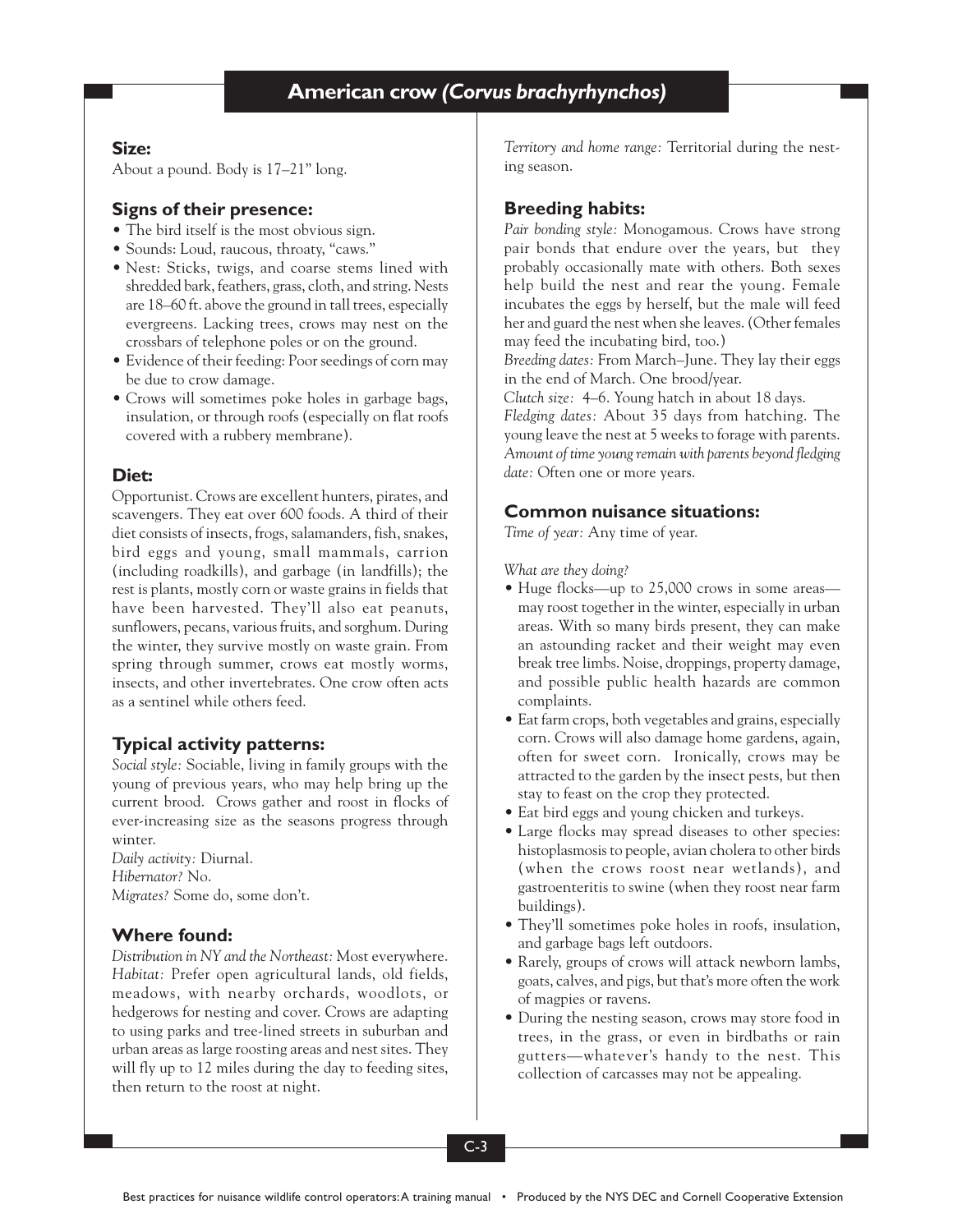#### **Crows**

- Crows are very protective of their young before they fledge, and will attack predators that threaten the nest. Usually, this is a cat or dog, but if people are too close to the nest, the crows might mob them. This behavior stops as soon as the young can fly.
- Rarely, young crows will play with, and damage, windshield wiper blades. (Crows are very curious, and at that age, they'll play with objects that older crows ignore.)

*De-bunking myths about crows:*

- Forget Hitchcock. Crows don't attack people (unless you seem to be threatening their young).
- Many crows have died from West Nile virus but they may not play much of a role in spreading the disease. Mosquitoes are the main vector.
- A crow roost nearby does not increase your risk of catching West Nile virus.
- Crows are often mistaken for ravens (also a federally protected bird). Ravens are larger and have a wedgeshaped tail; they're mostly found in the Adirondacks and Catskills. The fish crow is found downstate in the lower Hudson Valley and Long Island.

#### **Legal status in New York:**

Federally protected migratory bird (under the Migratory Bird Treaty Act). In New York, crows are a protected game species with an open season. An exception to the Migratory Bird Treaty Act allows the taking of crows without a federal permit when the birds are "found committing or about to commit depredations upon ornamental or shade trees, agricultural crops, livestock, or wildlife, or when concentrated in such numbers and manner to constitute a health hazard or other nuisance…" In these cases, you don't need permits beyond your NWCO license.

#### **Best practices**

Sometimes, damage blamed on crows is caused by other species such as blackbirds, starlings, pheasants, grackles, or mice. Often, community cooperation is critical for effective solutions to nuisance problems caused by a large urban roost.

*Make roosting sites less appealing:*

• In a dense grove, thin trees. If a tree is a preferred roost site, trim out about a third of its branches, concentrating on the inside center of the crown. This will reduce the number of available perches and increase the birds' exposure to weather. With less, and poorer shelter, fewer crows will congregate.

- A combination of frightening techniques (noises and visual deterrents) may convince the crows to leave a roost. As always, your chance of success increases if the techniques are used together and in an unpredictable fashion. Try noisemakers such as taperecorded distress calls (crow squalling while under attack), clappers, shell crackers, propane cannons, shotguns, beating on tin sheets or barrels, and alarms. The Avian Dissuader™, a laser, has proved effective against crows (it's a powerful tool so use it cautiously). Mylar tape, lights, bright objects, animated owl models (complete with a dummy crow attached to its talons), and dousing the birds with water from hoses or sprinklers that are mounted nearby may also work. Crows that are used to people and city noises may not respond.
- If young crows are damaging windshield wiper blades, try to chase them away, using the harassment techniques mentioned above. Or try changing the car's appearance a bit to frighten them, by hanging a tassel on the antenna, for example. A car cover will protect the wipers, too.

*Protect vulnerable crops:*

- Are you sure the crows are causing more harm than good? They eat insect pests; mice; waste grain that could result in unwanted "volunteer" corn the next season; and carrion, which could attract other pests. Assess whether the damage justifies control. And remember to determine the real culprit.
- Exclusion is often impractical but for a valuable crop, especially one in a small area, it may be costeffective. Create a barrier with nylon or plastic netting.
- In a home garden, place paper cups or sacks over ripening sweet corn, once the silk has turned brown.
- Try frightening them, as described earlier.

*Remove artificial food sources (garbage, compost, bird seed, pet food):*

- If anyone is feeding the crows, persuade them to stop.
- Enclose compost piles in a framed box using hardware cloth; in a sturdy container, such as a 55 gallon drum; or in a commercial composter.
- Feed pets indoors.